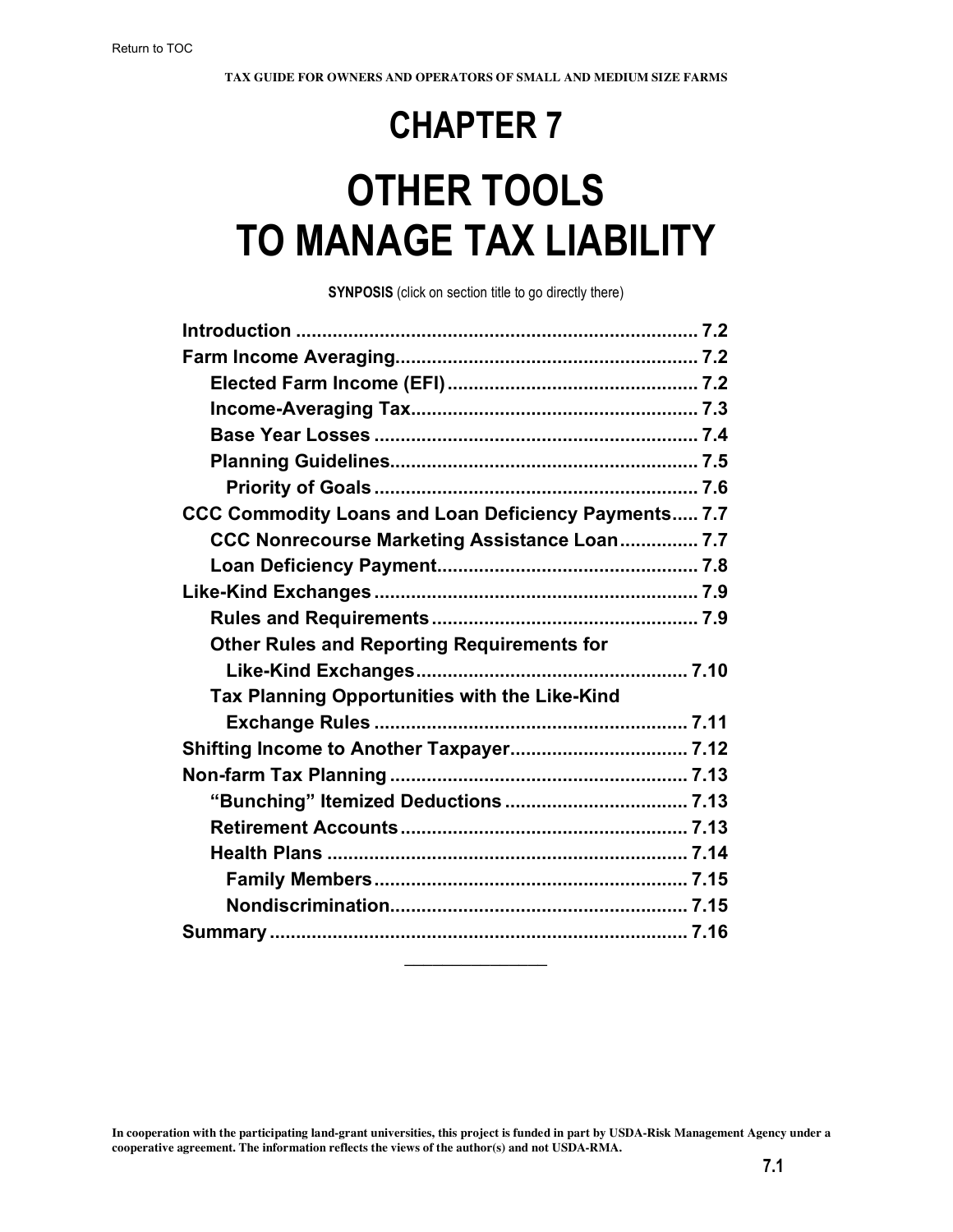## <span id="page-1-0"></span>**Introduction**

Chapter 5 presented timing techniques that can be useful in leveling out the peaks and valleys of farm income to avoid higher tax brackets. Chapter 6 explained the ways that various types of income are taxed and strategies for maximizing the income that is taxed at the lowest rates. This chapter describes additional tax law provisions that help farm producers manage or reduce their overall tax liability.

Either market or growing conditions may cause fluctuations in farm income. Legal restrictions may cap a deduction for expenses that are prepaid. Market considerations may promote either making such pre-purchases or delaying the sale of products. In such cases, farm producers may need to rely on additional tools provided in the tax law.

## **Farm Income Averaging**

Individual taxpayers with certain farm income may elect a 4-year method of income averaging. The tax on the election year taxable income is calculated by borrowing unused tax brackets from the 3 prior years (referred to as *base years*). The taxpayer chooses the amount (called *elected farm income* or EFI) of the current year farm income that will be taxed at base-year rates. This allows a farm producer with higher than usual income another technique for keeping income out of higher marginal tax rate brackets.

C corporations, estates, and trusts may not use the election. The IRS reports that this tax-saving method of calculating tax is being underutilized by taxpayers.

## **Elected Farm Income (EFI)**

EFI is limited to the lesser of the taxpayer's total taxable income [after subtracting any net operating loss (NOL) deductions] or the taxable income attributed to any farming business (called *electible farm income*). Electible farm income includes not only net farm profits from Schedule F (Form 1040), Profit or Loss from Farming, but also an owner's share of net farm income from an S corporation (including wages), partnership, or LLC. It does not include wages from a C corporation. Gains from the sale of farm business property (excluding land and timber) regularly used in farming for a substantial period are included in electible farm income.

A farming business includes nursery production, sod farming, and the production of ornamental trees and plants, as well as the production of livestock, fruit, nuts, vegetables, horticultural products, and field crops. However, gain from the sale of trees that are more than 6 years old when cut is not electible farm income, because these trees are no longer classified as ornamental trees. The income, gain, or loss from the sale of grazing and development rights or other similar rights classified as attributable to a farming business is not electible farm income.

The terms *regularly used* and *substantial period* are not defined in the Internal Revenue Code or congressional committee reports. However, Treasury regulations state that if a taxpayer ceases farming and later sells farm business property (other than land) within a reasonable time after the cessation of farming, gains or losses from the sale are farm income. A sale within 1 year is deemed to be within a reasonable time. Taxpayers must consider all of the facts and circumstances of sales beyond 1 year from the cessation of the farm business to determine if the asset was still regularly used in the farm business.

#### **Example 7.1 Facts and Circumstances**

At the time Allie Gator quit farming in 2009, she sold her land, buildings, and most of her farm equipment. She did not sell her pickup truck at that time because she used it in her new construction business. She did not find a buyer for her combine until June 2011. She also sold her pickup in 2011.

Gain on the combine is electible farm income because Allie's only reason for holding it was to find a buyer after terminating her farm business. Gain on the pickup is not electible farm income because it was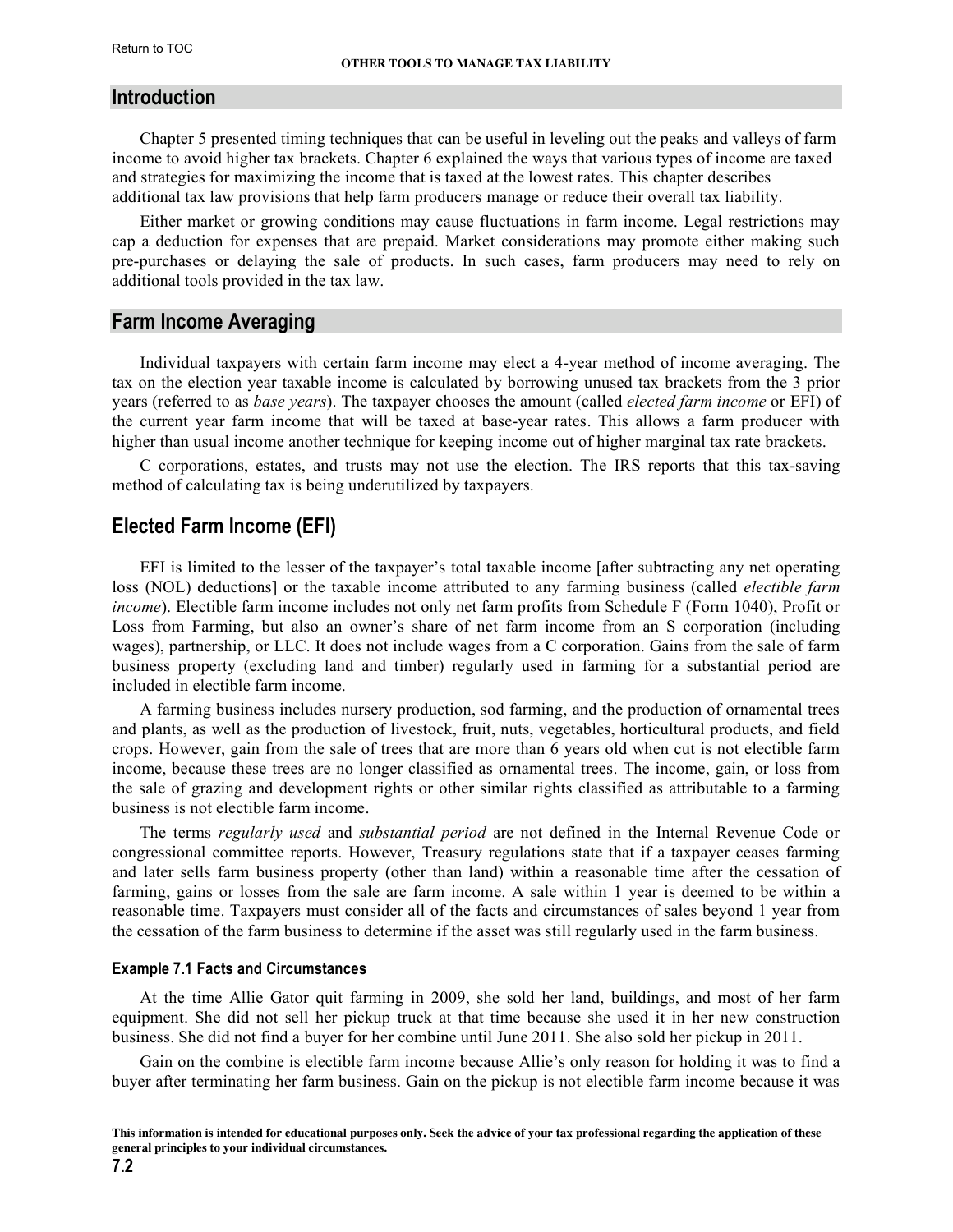<span id="page-2-0"></span>realized more than a year after Allie terminated her farm business and she kept the pickup to use it in a non-farm business.

 $\overline{\phantom{a}}$  , and the set of the set of the set of the set of the set of the set of the set of the set of the set of the set of the set of the set of the set of the set of the set of the set of the set of the set of the s

## **Income-Averaging Tax**

To calculate the income-averaging tax for the election year, taxpayers subtract EFI from the current year's taxable income and calculate the tax on the remaining income using the current-year income tax rates. The tax on the EFI is calculated by

- 1. adding one-third of the EFI to the taxable income of each base year,
- 2. computing the tax on the total from step 1 for each base year using the tax rates for each base year, and
- 3. subtracting the tax paid for each base year from the tax computed in step 2 for each base year.

The total tax for the election year is the sum of the tax on the election year income reduced by the EFI and the amount from step 3 for each of the base year calculations

Farm income averaging does not affect self-employment (SE) tax for either the election year or the base years. It also does not increase the alternative minimum tax.

Taxpayers report their income-averaging election and compute their income-averaging tax on Schedule J (Form 1040), Income Averaging for Farmers and Fishermen. The relevant lower tax rates for capital gains apply in the election year as well as in the base-year calculations.

#### **Example 7.2 Income Averaging**

Fruit growers Mr. and Mrs. B & B Goodyear had a substantial increase in farm income in 2011. Receipts were up and costs were down. Mrs. Goodyear works off-farm. Their \$58,000 Schedule F (Form 1040) profits, combined with their nonfarm income and deductions, result in a \$93,000 taxable income. They file a joint return. Their taxable incomes for 2011 and the previous 3 years are shown in Figure 7.1.

|  |      | Taxable  |
|--|------|----------|
|  | Year | Income   |
|  | 2011 | \$93,000 |
|  | 2010 | 30,900   |
|  | 2009 | 60,550   |
|  | 2008 | 28,200   |

| FIGURE 7.1: Goodyears' Taxable Income |  |  |  |
|---------------------------------------|--|--|--|
|---------------------------------------|--|--|--|

The Goodyears elected to income average in 2011. Their maximum EFI is \$58,000 (the amount of taxable income attributed to farming). Their optimum EFI may be the taxable income that exceeds their 15% tax bracket or \$24,000 (\$92,000 – 68,000). They decided to designate \$24,000 of their Schedule F (Form 1040) profit as EFI and tax \$8,000 per year at the tax rates borrowed from each of the 3 base years.

**Question 1.** Will all of the EFI be taxed at 15%?

*Answer 1.* In 2009 their 15% tax bracket ended at \$67,900, and their taxable income was \$60,550, leaving \$7,350 of the 15% rate bracket available for EFI from the election year. This \$7,350 is taxed at the 15% tax rate. However, the remaining \$650 (\$8,000 – \$7,350) added to the 2009 base-year income is taxed at the 25% rate from the 2009 tax brackets. For 2008 and 2010, all \$8,000 will be taxed at the lower rate.

*Question 2.* Should the Goodyears reduce EFI to avoid the 25% tax bracket from 2009?

**Answer 2.** For each \$1 of EFI subject to the 25% tax rate from 2009, \$2 is taxed at the 15% rate from the other 2 base years. Therefore, the marginal tax rate for the Goodyear's EFI is 18.33%  $[(15 + 15 + 25) \div$ 3]. If they put less than \$24,000 in their EFI for 2011, their income taxed at their 2011 tax rates will exceed \$69,000, and their marginal tax rate on the income taken out of the EFI will be 25%.

**This information is intended for educational purposes only. Seek the advice of your tax professional regarding the application of these general principles to your individual circumstances.**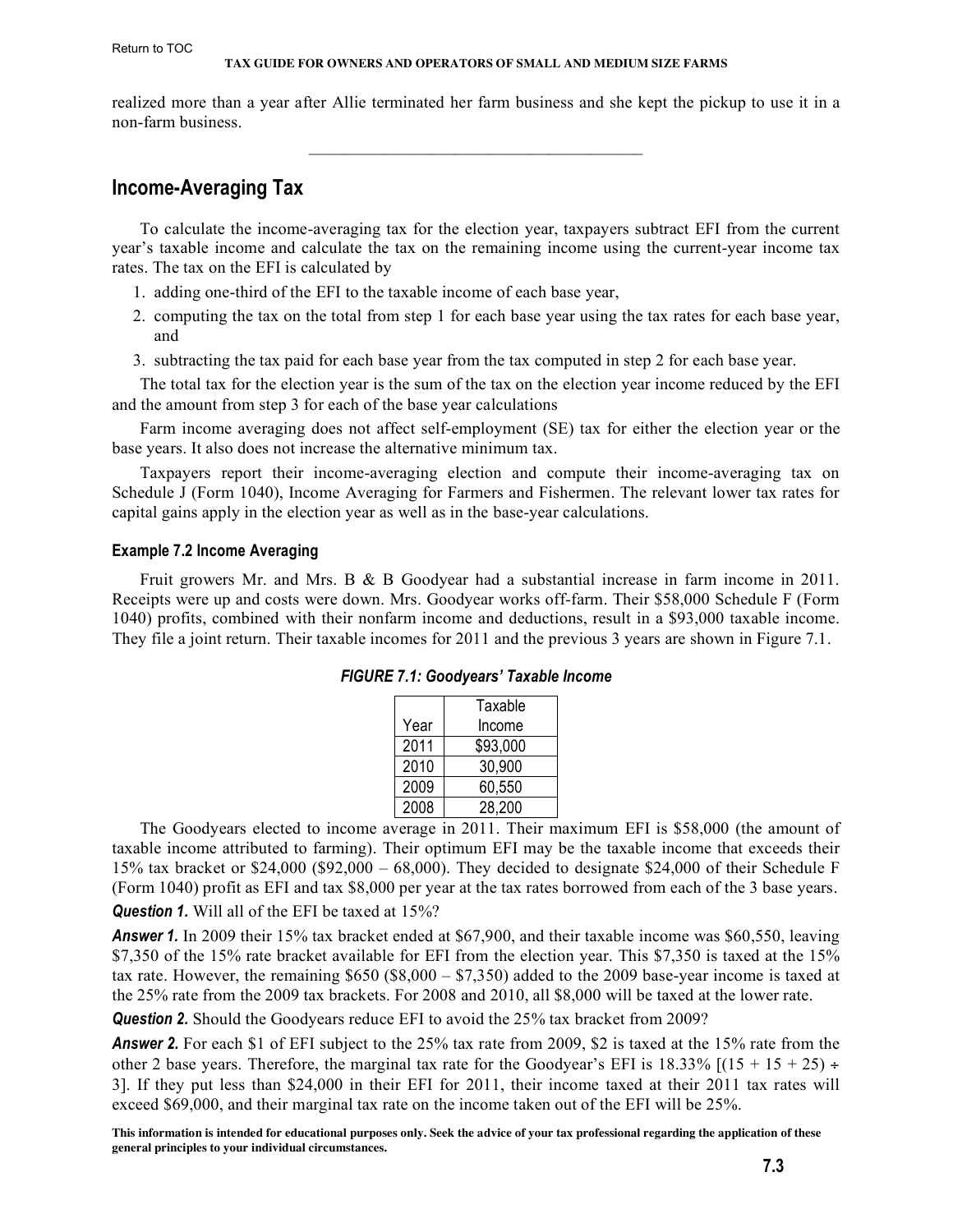<span id="page-3-0"></span>**Question 3.** How much income tax will the Goodyears save by income averaging in 2011? **Answer 3.** They will save \$2,205 [10% (25% rate – 15% rate) on the first \$22,050 (3  $\times$  \$7,350)], and \$130 [6.67% (25% – 18.33%) on the remaining \$1,950 of EFI], for a \$2,335 total tax reduction.

 $\mathcal{L}_\text{max} = \mathcal{L}_\text{max} = \mathcal{L}_\text{max} = \mathcal{L}_\text{max} = \mathcal{L}_\text{max}$ 

## **Base Year Losses**

The IRS allows the use of negative taxable incomes in the base years when performing the incomeaveraging calculation. This, in effect, allows such taxpayers to borrow 0% tax rates from the base years with eligible losses. However, there can be no double benefit from the negative taxable incomes already reflected in any net operating loss (NOL) arising from that year (see Chapter 10).

## **Example 7.3 Income Averaging and Net Operating Losses**

Abdul had a \$45,000 Schedule F (Form 1040) loss in 2010. He and his wife filed a joint return and claimed five personal and dependent exemption deductions (including three children). Their taxable income is a negative \$74,650, as shown in Figure 7.2.

| Schedule F         | $$ -45,000$ |
|--------------------|-------------|
| Standard deduction | $-11,400$   |
| Exemptions         | $-18,250$   |
| Taxable income     | $$ -74.650$ |

*FIGURE 7.2: 2010Taxable Income*

Abdul's NOL for 2010 is \$45,000. This NOL must be removed from taxable income, leaving a negative \$29,650 to be used as base-year income for 2010 on Abdul's Schedule J (Form 1040), Income Averaging for Farmers and Fishermen, when he files his 2011 tax return.

 $\mathcal{L}_\text{max} = \mathcal{L}_\text{max} = \mathcal{L}_\text{max} = \mathcal{L}_\text{max} = \mathcal{L}_\text{max}$ 

## **Questions and Answers**

**Question 1.** Which taxpayers qualify for farm income tax averaging?

*Answer 1.* The Internal Revenue Code says that "individuals engaged in a farming business" qualify, and it specifically excludes estates and trusts. The IRS instructions indicate that individual owners of partnerships, LLCs, and S corporations qualify (farm income flows through the business and retains its character in the hands of the individual owner taxpayer). C corporations do not qualify for farm income averaging. Wages and dividends from a C corporation are not qualified farm income.

*Question 2.* Does the EFI retain its character as unused brackets are carried forward, and may the taxpayer select the type of income to include in EFI?

**Answer 2.** Taxpayers are allowed to carry forward the unused lower brackets as ordinary farm income and keep capital gains in current-year taxable income, or select the best combination of ordinary farm income and qualified capital gains to meet their tax management objectives. When a combination of ordinary farm income and capital gains is included in EFI, the IRS indicates that an equal portion of each type of income must be taxed at each base-year rate. The taxpayer cannot tax all of the capital gains at just one prior-year's rate.

Any capital gain that is taxed at a base-year rate is taxed at the capital gains tax rate in effect for that prior year. Therefore, 2011 farm business capital gains of a taxpayer in a 25% income tax bracket could be eligible for a 0% rate for capital gains if the taxpayer has a base year with taxable income in the 15% income tax bracket and those gains are included in EFI.

**Question 3.** Do farm owners who rent their farm or land for agricultural production qualify?

**This information is intended for educational purposes only. Seek the advice of your tax professional regarding the application of these general principles to your individual circumstances.**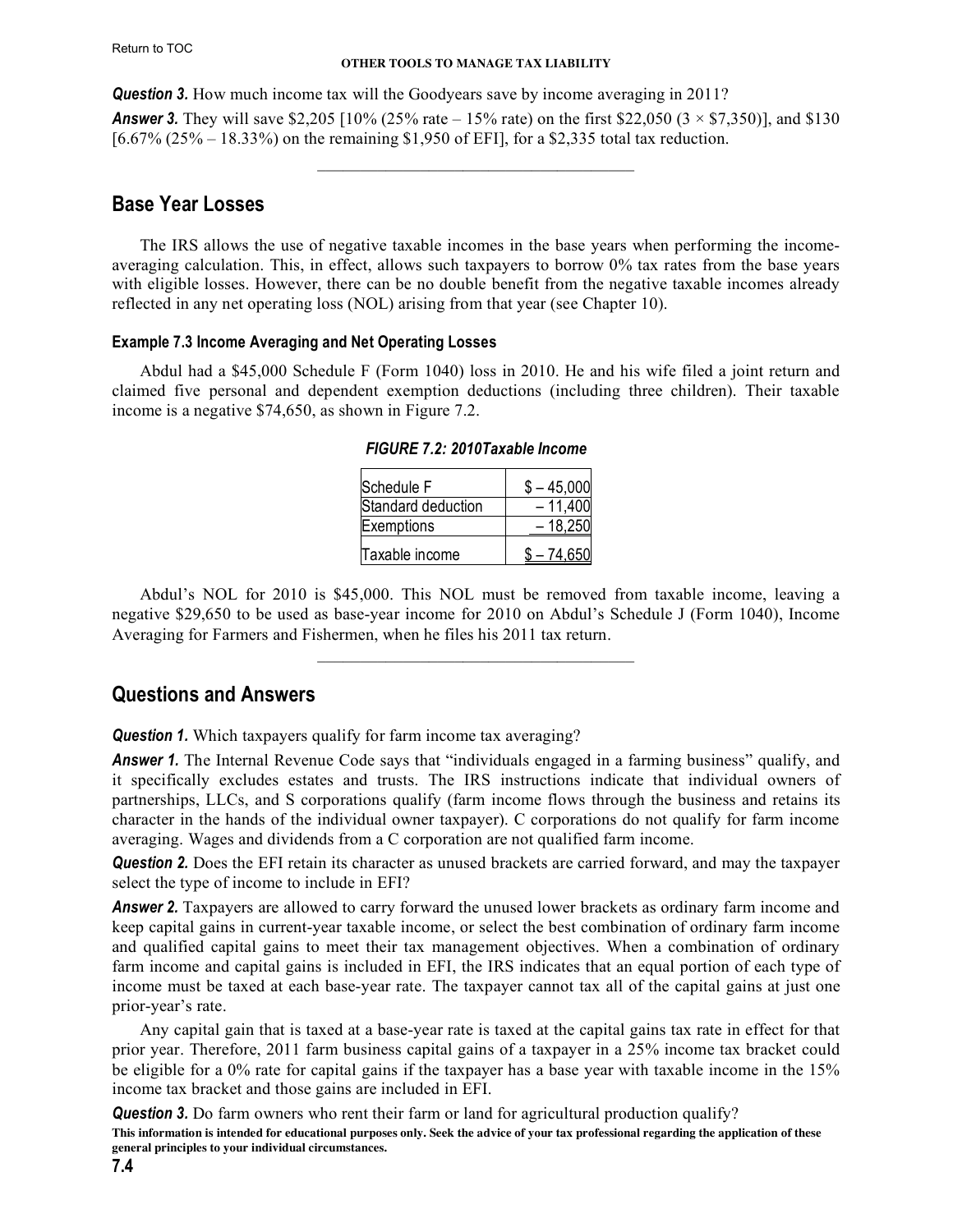<span id="page-4-0"></span>*Answer 3.* If the farm owner materially participates in the farming activity and properly reports the income on Schedule F (Form 1040), this income qualifies for income averaging. Final regulations allow farm owners who do not materially participate but who receive crop-share rental income (properly reported on Form 4835, Farm Rental Income and Expenses) to also use the farm income-averaging rules. For cropshare rents, the lessor must have a written crop-share lease agreement. Cash rental income reported on Schedule E (Form 1040), Supplemental Income and Loss, is not income attributable to a farming business.

**Question 4.** How much farm use is required to meet the "regularly used in farming" rule that applies to gains from the sale of farm business property?

**Answer 4.** All sales reported on Schedule F (Form 1040) are qualified. Sales of raised dairy and breeding livestock reported on Form 4797, Sales of Business Property, qualify. Sales of farm property for which depreciation and I.R.C. § 179 deductions were claimed also qualify. Therefore, it appears as if all sales of farm machinery, buildings, and livestock qualify as being "regularly used."

*Question 5.* Can taxpayers make the election to income average on an amended return?

*Answer 5.* Yes.

**Question 6.** If an NOL was carried to a base year, does the income-averaging election affect how much of that NOL is used in the base year?

**Answer 6.** No, the amount of the NOL used in the base year is not refigured as a result of taxing one-third of the EFI at that base year's rate. Similarly, the base-year's income, deductions, and credits are not affected by the additional income taxed at that year's rates (for example, the taxable portion of social security benefits and the allowable deductions on Schedule A (Form 1040), Itemized Deductions, are not recalculated). The income-averaging computation on Schedule J (Form 1040) simply uses the tax brackets of the base years without altering the tax returns originally filed for those base years.

*Question 7.* Must a taxpayer use the same filing status in each year?

**Answer 7.** No, the tax is computed based on the filing status in effect for each base year and the election year.

*Question 8.* Can a taxpayer use income averaging even though it provides no current-year tax sayings?

**Answer 8.** Yes, this technique may be used to shift income to the oldest base-period year, which drops out of the calculations for the following year. This may also allow the base-period incomes (and marginal tax rates) to be leveled out in anticipation of income averaging in future years. Use caution when including capital gains in the income-averaging computation because of the 0% rate of tax on adjusted net capital gain for 2008 through 2012 (but not for earlier or later years).

## **Planning Guidelines**

Generally it is better to implement economically sound income tax management practices throughout the year rather than use income averaging as the only tax management strategy. Use tax management practices that reduce taxable income and then elect income averaging as needed. Income averaging provides an opportunity for reducing only the regular income tax rates applied to the current year taxable income. Farm income averaging does nothing to reduce gross income or its impact on the many phaseouts of deductions and credits that are triggered by higher gross income.

An exception to this general rule may make income averaging a better option than reducing current year taxable income by using the techniques described in Chapter 5. The exception arises when net earnings from self-employment exceed the base for the social security component of the SE tax (\$106,800 of net earnings for 2011). Realizing high income that is exempted from this component of SE tax but that is eligible to be taxed at lower base year rates due to farm income averaging may be advantageous.

Income averaging should be used to transfer as much high-bracket income as possible from the election year to low tax brackets in the base years. There will be cases in which the EFI used in a base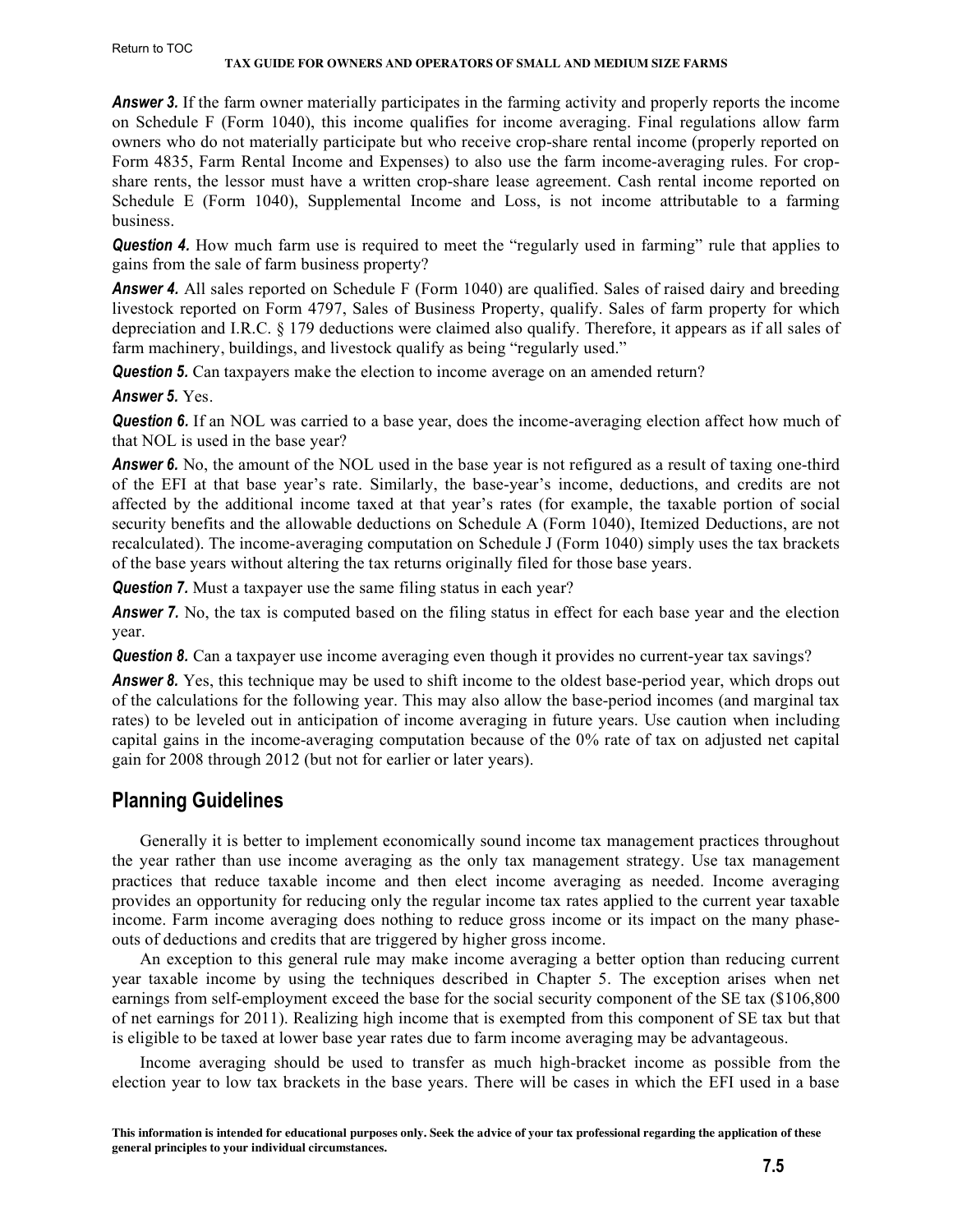<span id="page-5-0"></span>year is not taxed in the lowest bracket, but income averaging still saves taxes. A farm taxpayer needs the following information to determine whether and how much 2011 farm income should be averaged:

- Taxable income for 2011 as well as ordinary income and capital gain attributed to farming
- Taxable income from his or her 2008, 2009, and 2010 tax returns
- Income tax brackets for 2011 and the 3 prior years (see Figure 7.3)

| <b>Bracket</b>                  |    | <b>Single</b>                                   | <b>Married Filing</b><br><b>Jointly</b> |                                                   | Head of<br>Household |                                                   | <b>Married Filing</b><br><b>Separately</b> |                                                 |
|---------------------------------|----|-------------------------------------------------|-----------------------------------------|---------------------------------------------------|----------------------|---------------------------------------------------|--------------------------------------------|-------------------------------------------------|
| 2011                            |    |                                                 |                                         |                                                   |                      |                                                   |                                            |                                                 |
| 10%<br>15%<br>25%<br>28%<br>33% | \$ | 8,500<br>34,500<br>83,600<br>174,400<br>379,150 | \$                                      | 17,000<br>69,000<br>139,350<br>212,300<br>379,150 | \$                   | 12,150<br>46,250<br>119,400<br>193,350<br>379,150 | \$                                         | 8,500<br>34,500<br>69,675<br>106,150<br>189,575 |
| 2010                            |    |                                                 |                                         |                                                   |                      |                                                   |                                            |                                                 |
| 10%<br>15%<br>25%<br>28%<br>33% | \$ | 8,375<br>34,000<br>82,400<br>171,850<br>373,650 | \$                                      | 16,750<br>68,000<br>137,300<br>209,250<br>373,650 | \$                   | 11,950<br>45,550<br>117,650<br>190,550<br>373,650 | \$                                         | 8,375<br>34,000<br>68,650<br>104,625<br>186,825 |
| 2009                            |    |                                                 |                                         |                                                   |                      |                                                   |                                            |                                                 |
| 10%<br>15%<br>25%<br>28%<br>33% | \$ | 8,350<br>33,950<br>82,250<br>171,550<br>372,950 | \$                                      | 16,700<br>67,900<br>137,050<br>208,850<br>372,950 | \$                   | 11,950<br>45,500<br>117,450<br>190,200<br>372,950 | \$                                         | 8,350<br>33,950<br>68,525<br>104,425<br>186,475 |
| 2008                            |    |                                                 |                                         |                                                   |                      |                                                   |                                            |                                                 |
| 10%<br>15%<br>25%<br>28%<br>33% | \$ | 8,025<br>32,550<br>78,850<br>164,550<br>357,700 | \$                                      | 16,050<br>65,100<br>131,450<br>200,300<br>357,700 | \$                   | 11,450<br>43,650<br>112,650<br>182,400<br>357,700 | \$                                         | 8,025<br>32,550<br>65,725<br>100,150<br>178,850 |

## *FIGURE 7.3: Top End of Taxable Income Tax Brackets*

## *Priority of Goals*

- 1. Elect farm income until the marginal rate of the election year is not greater than the average of the marginal rates that are borrowed from the base years. Be sure to consider the effective rate if there are capital gains in the base year or in EFI.
- 2. Load the oldest base year followed by an equal amount in the other base years to the extent this can be done without increasing tax.
- 3. Elect additional income attempting to level the income of the current and prior 2 base years to prepare these years to be base years for next year's income averaging (again, only to the extent that this can be done without increasing tax).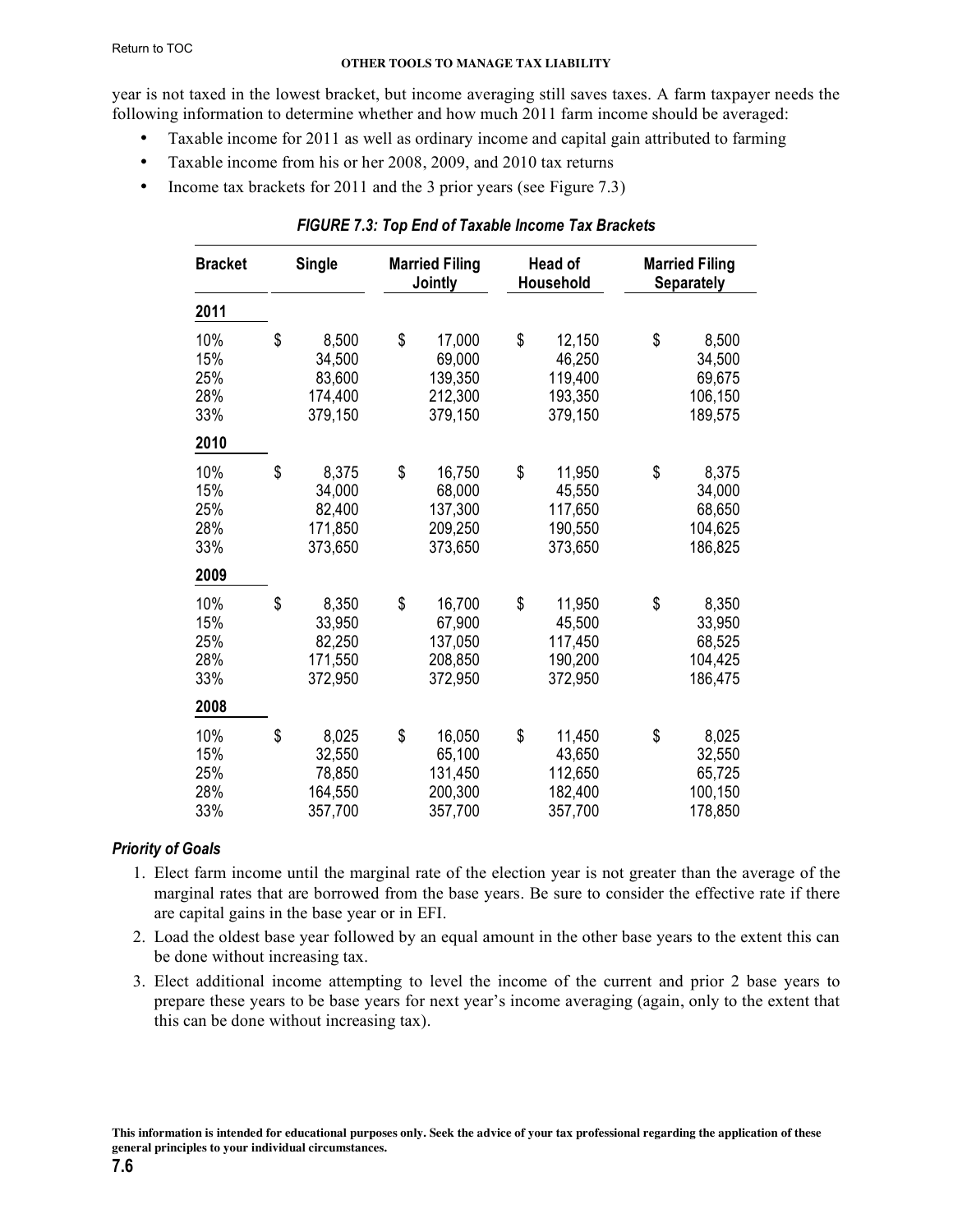## <span id="page-6-0"></span>**CCC Commodity Loans And Loan Deficiency Payments**

When the market price of a commodity falls below the marketing assistance loan rate offered by the Commodity Credit Corporation (CCC), producers may realize more income by taking advantage of one or more of the government program options. Those options and the income tax consequences of each option are discussed in this section. This allows the farm producer to maximize the use of lower tax brackets while selling the crop at the most favorable market price and avoiding the accumulation of income that might be pushed into higher marginal tax rates.

## **CCC Nonrecourse Marketing Assistance Loan**

Instead of selling a commodity, producers can use the commodity as collateral for a nonrecourse loan from the CCC. This alternative puts cash in the producer's pocket at the time of harvest and lets the producer wait to see whether market prices improve.

The Internal Revenue Code allows taxpayers to elect to treat these loans as income in the year received. They make the election on Schedule F (Form 1040), Profit or Loss from Farming. If the producer has not made this election, the CCC loan is treated the same way as any other loan. The IRS provides procedures for an automatic change in accounting method in the event that a taxpayer wants to stop reporting loans as income.

#### **Example 7.4 Using CCC Commodity Loans under Election to Manage Taxable Income**

Isabella is a crop farmer whose commodity is currently selling for 75% of the amount Isabella expects the market price to be next spring. She would like to wait until then to sell her crop, but her taxable income is currently projected to be only \$20,000 without any additional sales. It was a great crop year and Isabella expects her commodity to ultimately sell for \$60,000. She files a joint tax return with her husband and they are normally able to keep their taxable income near the top of the 15% federal income tax bracket and out of the 25% federal income tax bracket. If Isabella is unable to increase her currentyear income, they will waste much of their 15% tax bracket this year and will also push \$60,000 of income into the 25% tax bracket next year. Farm income averaging could be used to obtain tax savings on some but not all of this income.

Isabella should consider obtaining a \$40,000 CCC commodity loan and electing to treat the loan as current year income. The \$40,000 loan will be taxed at a 15% tax rate.

 $\mathcal{L}_\text{max}$  and  $\mathcal{L}_\text{max}$  and  $\mathcal{L}_\text{max}$  and  $\mathcal{L}_\text{max}$ 

**If market prices subsequently rise above the loan rate***,* producers can repay the loan, with interest, and then sell the commodity for more than the loan amount.

The income tax consequences of the sale depend upon whether or not the taxpayer made the election to treat the loan as income. In any event, the interest expense is deductible on Schedule F (Form 1040).

- Typically, the producer did not make the election to treat the loan as income, so he or she has no basis in the commodity. Therefore, the full sale price is reported as Schedule F (Form 1040) income.
- If the producer made the election to report the loan as income, he or she has basis in the commodity equal to the amount of the loan. That basis is subtracted from the sale price to determine the gain on the sale, which is reported in the resale section of Schedule F (Form 1040). (This treatment is the same as if the farm producer had purchased the crop for resale. Such resale crops have a basis equal to their original cost because that amount is not deductible at the time of purchase. Therefore, only the amount of sale price in excess of that original cost is taxable at the time of sale.)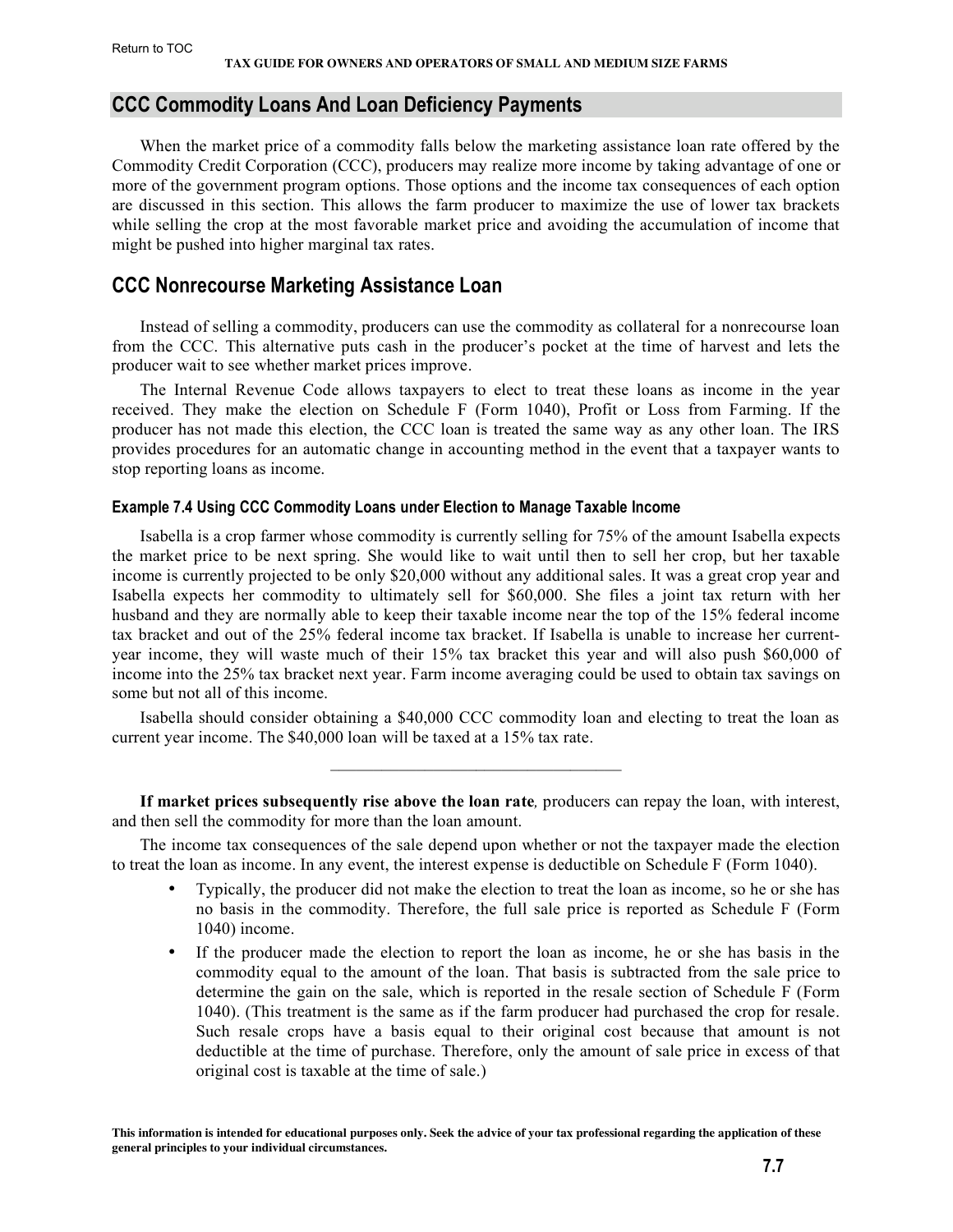#### <span id="page-7-0"></span>**Example 7.5 Subsequent Sale of Commodity with Loan Under Election**

The following year, Isabella, from Example 7.4, sold her carryover commodity for \$60,000. However, because the crop was collateral for a CCC loan and Isabella had elected to report the loan as income, she recognizes only \$20,000 of income from the sale (\$60,000 sale proceeds minus \$40,000 of basis from the CCC loan under election). This increase in income may be much easier to tax-manage through the tax-planning techniques discussed in Chapter 5. In addition, Isabella and her husband were able to take advantage of the 15% bracket in the previous year by including the \$40,000 loan in their income.

**If market prices do not rise above the loan rate,** producers should choose to redeem the commodity by paying the posted county price (PCP) to the CCC. By making that payment, the producer is no longer obligated on the loan and can keep the difference between the original loan rate and the PCP. This replaces the previous option of forfeiting the grain to the CCC.

 $\mathcal{L}_\text{max}$  and  $\mathcal{L}_\text{max}$  and  $\mathcal{L}_\text{max}$  and  $\mathcal{L}_\text{max}$ 

A producer who redeems the commodity by paying the PCP will receive a Form CCC-1099-G from the CCC for the difference between the loan rate and the PCP (market gain). That amount must generally be reported as an agricultural program payment on Schedule F (Form 1040).

However, if the producer elected to treat the loan as income, the difference between the loan rate and the PCP is not reported as taxable income because the full loan amount was already reported in taxable income in the year it was received. Instead, the difference is subtracted from the producer's basis in the commodity so that the producer now has basis in the commodity equal to the PCP. The producer should still report the market gain on line 6a (agricultural program payments) on Schedule F (Form 1040) but not include it as taxable on line 6b.

## **Loan Deficiency Payment**

If the market price of a commodity is below the loan rate, producers can choose not to borrow from the CCC but to instead claim a loan deficiency payment (LDP) for the crop. This presents another opportunity to increase taxable income when market prices are down at year end. The loan deficiency payment is equal to the difference between the loan rate and the PCP on the date the LDP is claimed. Producers obtain the same result as if they had taken the loan and paid the PCP rate on the date they claimed the LDP. The LDP is reported as an agricultural program payment on lines 6a and 6b of Schedule F (Form 1040).

## **Observation**

Note that reconciling taxpayer records to the amounts reported on Form CCC-1099-G can be challenging:

• CCC loan activity is not reported on the Form 1099. Borrowings and program payments may be commingled in taxpayer records.

• Often, advance government payments are made. If market conditions later are better than expected, these advances must be repaid. Sometimes these payments are simply netted from subsequent government payments; at other times they are paid by taxpayer check and can be confused with PCP "purchase" payments or repayments of CCC loans.

• Program payments are typically direct-deposited to the producer's bank account. Sometimes these payments are applied directly to CCC loan balances.

• Interest paid to the CCC on loans is not reported to the taxpayer on a Form 1099.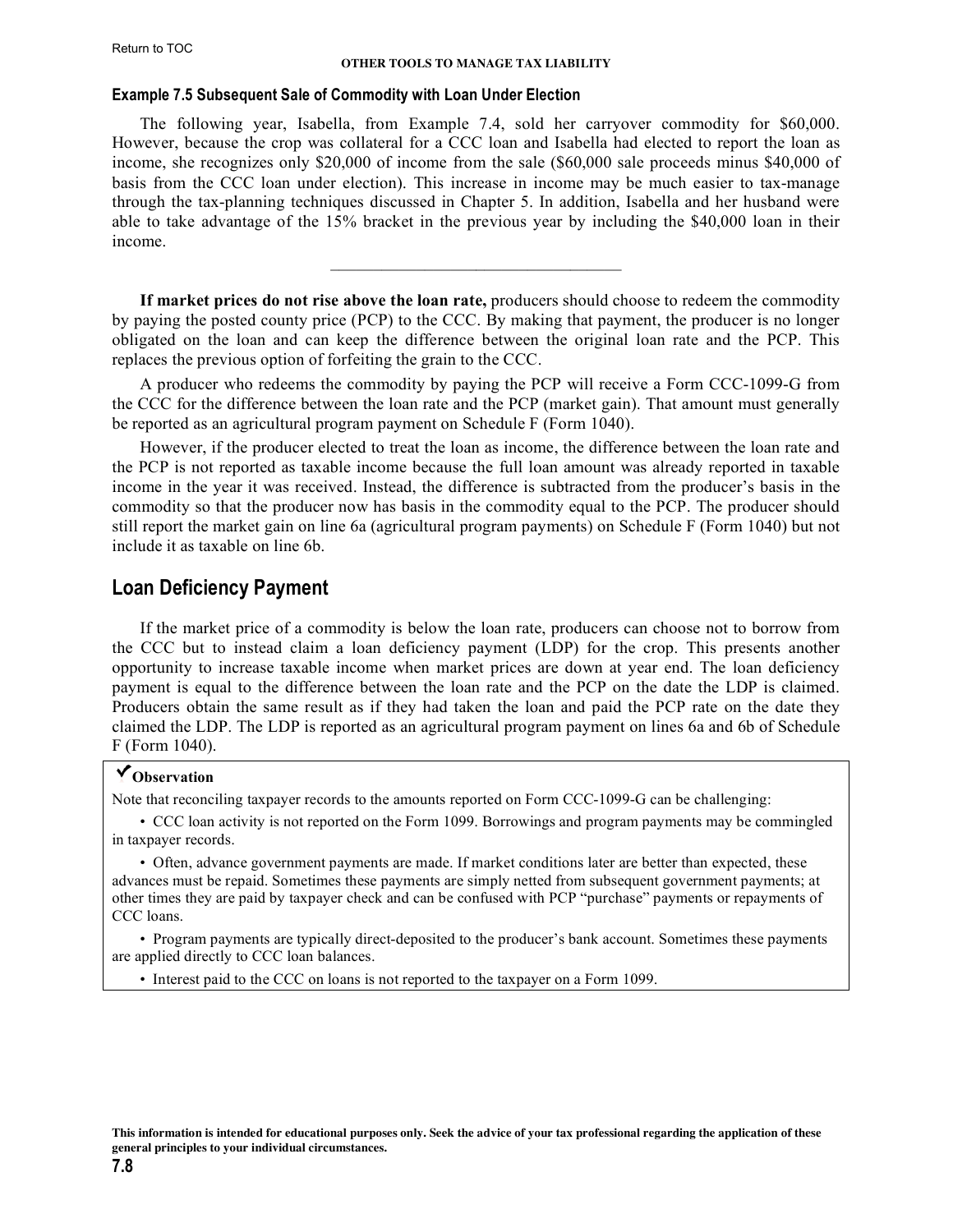## <span id="page-8-0"></span>**Like-Kind Exchanges**

A cardinal rule of taxation is that all income, from whatever source derived, whether received in cash or property, is taxable unless specifically excluded by law. Therefore, if a farm operator plows a neighbor's field and receives a steer in exchange, the farm operator must report custom work income equal to the market value of the steer. If a farmer trades five steers for a used plow, the farmer must report steer sales on Schedule F (Form 1040) equal to the value of the plow received.

The Internal Revenue Code (I.R.C.) provides an exception to this general rule for like-kind exchanges. These exchanges are often referred to as § 1031 exchanges after the I.R.C. section that describes them. I.R.C. § 1031 allows the gain in such exchanges to be deferred rather than recognized at the time of the exchange. When a taxpayer disposes of property, gain is *realized* to the extent that the value of whatever is received exceeds the total of the taxpayer's income tax basis in the property given up and any expenses of sale. Under the like-kind exchange rules, the realized gain is *recognized* (or reported as taxable on the taxpayer's tax return) only to the extent of cash and other unlike property received. The difference between the realized gain and the recognized gain is deferred. This deferral is accomplished by reducing the basis of the like-kind property received by the amount of the deferred gain.

#### **Example 7.6 Like-kind Exchange Concepts**

Pablo exchanged property that qualifies as like-kind. His basis in the property given up is \$4,000. He received like-kind property with a \$10,000 value. Pablo therefore realizes a \$6,000 gain (\$10,000 value of property received minus his \$4,000 tax basis). However, Pablo recognizes gain only to the extent of unlike property received (none). Therefore, he defers the entire \$6,000 gain. His \$4,000 basis in the property he received is the \$10,000 price of the property received, reduced by the \$6,000 gain deferred on the exchange. If Pablo later sells the property received for its \$10,000 market value, he will then be taxed on the \$6,000 gain that was deferred at the time of the exchange.

 $\mathcal{L}_\text{max}$  and  $\mathcal{L}_\text{max}$  and  $\mathcal{L}_\text{max}$  and  $\mathcal{L}_\text{max}$ 

## **Rules and Requirements**

A § 1031 transaction must actually be an exchange of qualifying property. A sale of property, followed by a purchase of like-kind property, does not qualify for non-recognition of gain as a like-kind exchange unless the sales proceeds are held by a qualified intermediary and stringent timeframes regarding the replacement property are met. Gain or loss is recognized if the taxpayer actually or constructively receives money or non-like-kind property before the taxpayer actually receives the likekind replacement property. Both the relinquished property and the acquired property must be used in a trade or business or held for investment.

- For real property, *like-kind* is interpreted very broadly. Any real estate can be exchanged for any other real estate as long as the relinquished property was, and the acquired property is, used in a trade or business or held for investment. Consequently, a farm can be exchanged for city real estate, and improved real estate can be exchanged for unimproved real estate. However, care must be exercised to ensure that any property subject to recapture rules (such as the depreciation recapture rules) that is included as part of the real estate given up is replaced with an equal amount of such recapture property in the replacement real estate received. The depreciation recapture rules apply to single-purpose livestock and horticultural facilities, silos, grain bins, and drainage tile. If this requirement is not met, the taxpayer must recognize ordinary income.
- *Like-kind* is interpreted to mean *like class* for personal property. Under Treasury regulations, *like class* means that both the relinquished and replacement properties are in the same product class under the North American Industry Classification System (NAICS). Most equipment used in a farm business is contained within product class 333111, which includes such items as combines, planters, tractors, plows, haying equipment, and milking machines. Farmers generally qualify for like-kind treatment when they exchange farm equipment for farm equipment. However,

**This information is intended for educational purposes only. Seek the advice of your tax professional regarding the application of these general principles to your individual circumstances.**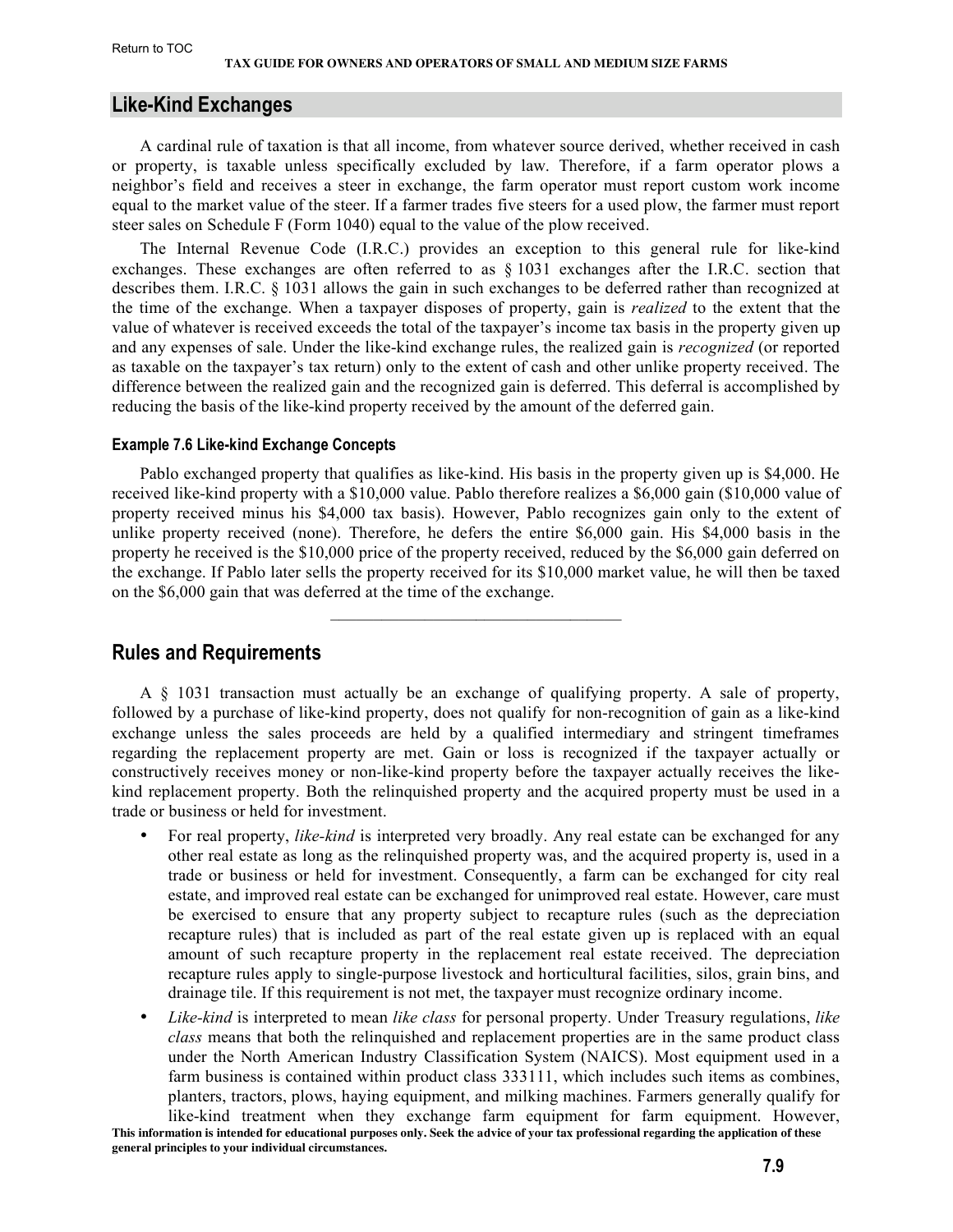<span id="page-9-0"></span>automobiles, general-purpose trucks, heavy general-purpose trucks, information systems, and other office equipment are all assigned to separate product classes. Livestock of different sexes are not property of a like kind, whereas exchanges of same-sex livestock have qualified as taxfree exchanges.

Farm taxpayers generally enter into like-kind exchanges every time they trade in a piece of equipment on another piece of equipment. Such treatment allows gain to be deferred by reducing the basis of the equipment received by the gain not recognized. The cost basis that the taxpayer depreciates is not the list price, nor is it just the cash paid to boot: it also includes the adjusted tax basis (often referred to as remaining book value) of the traded-in equipment. This approach to determining basis results in the same answer as reducing the purchase price by the gain deferred under the § 1031 rules.

#### **Example 7.7 Equipment Trade-in as Like-Kind Exchange**

Christy Chang had a planter with a \$6,000 depreciated basis. On March 15, 2011, she acquired a newer planter that the dealer had listed for \$12,000. Christy traded in her old planter and paid the dealer \$4,000 in cash. That trade is a like-kind exchange. The \$8,000 trade-in allowance (\$12,000 list price minus \$4,000 cash paid) was the dealer's opinion of the value of Christy's old planter. This becomes the sales price of the old planter. Christy therefore realized a \$2,000 gain, but she does not have to recognize any gain because she received no cash or other unlike property. Christy defers the \$2,000 realized gain by reducing the basis in the newer planter. Christy's basis in the newer planter is:

| Cost                | \$12,000 |
|---------------------|----------|
| Less: Deferred gain | $-2,000$ |
| <b>Basis</b>        | \$10,000 |

Note that this is the same result as calculating the basis by adding the \$6,000 adjusted tax basis of trade-in to the \$4,000 cash paid to boot.  $\mathcal{L}_\text{max}$  and  $\mathcal{L}_\text{max}$  and  $\mathcal{L}_\text{max}$  and  $\mathcal{L}_\text{max}$ 

## **Other Rules and Reporting Requirements for Like-Kind Exchanges**

Taxpayers must use IRS Form 8824, Like Kind Exchanges, as a supporting statement for like-kind exchanges that either generate no taxable gain or gain that is reported on other forms [including Form 4797, Sale of Business Property, and Schedule D (Form 1040), Capital Gains and Losses]. A separate Form 8824 should be attached to Form 1040, U.S. Individual Income Tax Return, for *each* exchange. Form 8824 should be filed for the tax year in which the seller (exchanger) transferred property to the other party in the exchange.

If the relinquished property is subject to depreciation recapture or other recapture rules, part or all of the recapture must be recognized in the year of the like-kind exchange if the like-kind property received is not also property subject to the same recapture rules. Furthermore, any recapture potential not recognized in the year of the exchange carries over as an attribute of the asset received in the exchange, and it may trigger ordinary income recapture upon any subsequent sale of the property received.

## **Observation**

Related Parties

Like-kind exchanges between related parties can result in recognition of gain if either party disposes of the received property within 2 years after the exchange.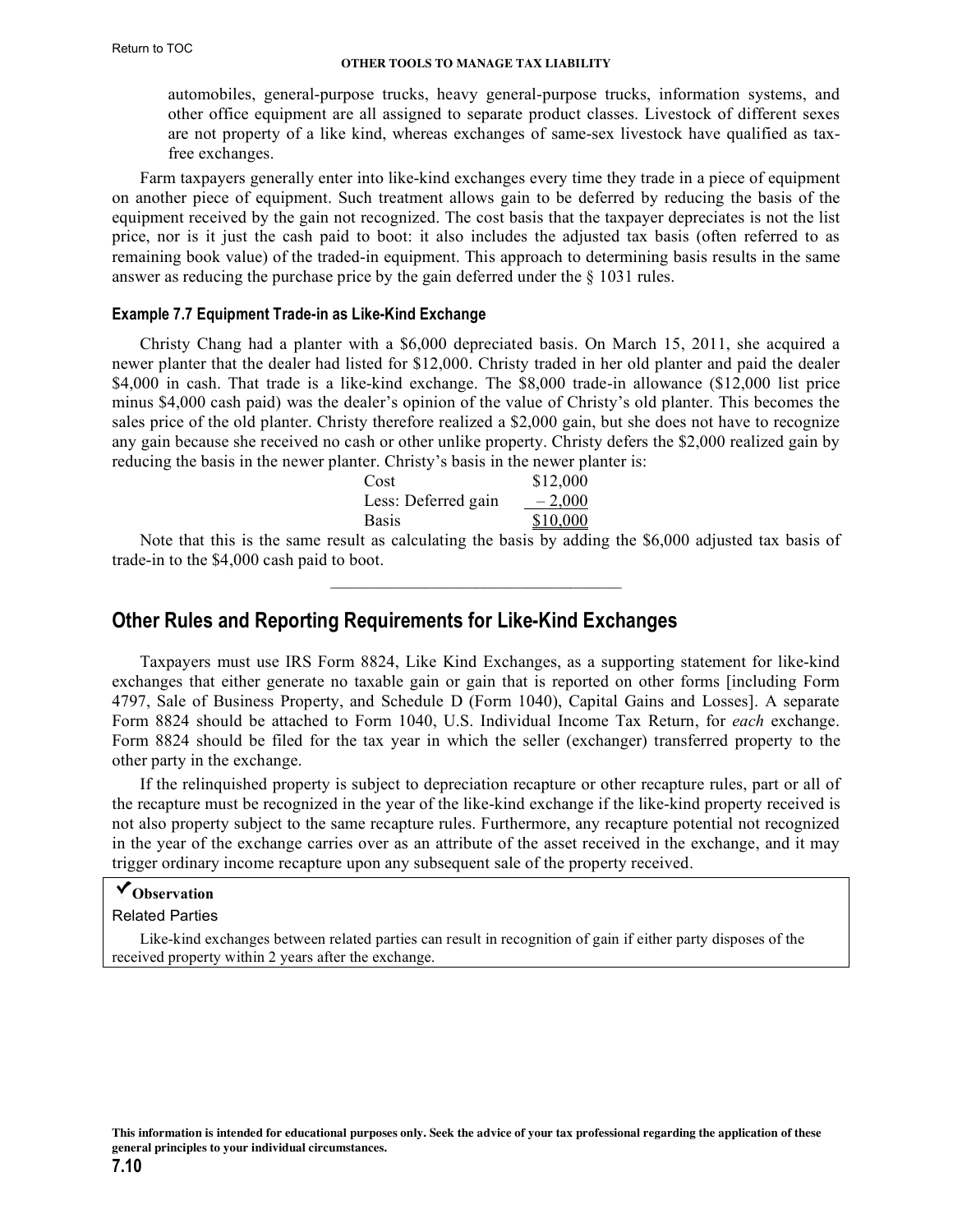## <span id="page-10-0"></span>**Tax Planning Opportunities with the Like-Kind Exchange Rules**

In many cases, a taxpayer benefits from deferring gain on an asset that is sold by using the like-kind exchange rules to roll the gain into a replacement asset. In some situations, however, it is better to recognize the gain at the time the asset is sold. The key to a successful tax plan is to analyze whether the cost of recognizing gain at the time the asset is sold is offset by the benefit of having additional basis in the property later. This question brings together many of the tax-planning issues discussed in Chapters 5 and 6.

- If gain is recognized, will it be ordinary income or income eligible for the reduced rate for capital gains?
- Will the property received in the exchange be depreciable? If so, how quickly?
- What is the income tax rate for the year of the exchange compared to years when depreciation will be claimed or the property received in the exchange might be sold?
- What impact does the self-employment tax have on the choice?
- Are there any state tax considerations that may favor recognizing gain and therefore having a higher basis in the property received?

The gain deferral under § 1031 is mandatory for all qualifying transactions. Therefore, a taxpayer who wants to recognize gain must carefully plan the transaction so that it is not a like-kind exchange.

#### **Example 7.8 Sale versus Like-Kind Exchange**

John is considering buying a \$60,000 tractor. His current tractor has a \$20,000 adjusted tax basis, but the dealer will give John a \$25,000 trade-in allowance. John's neighbor offered to buy the old tractor for \$25,000. Should John trade or sell?

Assume that John is in the 25% federal income tax bracket, has a \$100,000 Schedule F (Form 1040) profit, and has purchased no other depreciable property this year. Also assume that the self-employment tax rate is 15.3% rather than the 13.3% that applies only in 2011.

With a like-kind exchange (trade-in), John would have no gain. His basis in the new tractor would be the \$35,000 cash paid plus the \$20,000 basis of the tractor he traded. John wants to maximize his deductions, so he claims the maximum \$35,000 § 179 deduction (limited to cash paid) and continues to claim the \$8,000 current-year depreciation on the trade basis. Therefore, his purchase generates \$35,000 of increased tax deductions. This reduces John's self-employment tax by \$4,945 (\$35,000  $\times$  0.9235  $\times$ 0.153). The deduction for one-half of the self-employment tax is therefore reduced by \$2,472, resulting in a \$32,528 (\$35,000 – \$2,472) net decrease in taxable income. At John's 25% income tax rate, he will save \$8,132 of federal income tax. The total federal tax savings of the purchase using a like-kind exchange are  $$13,077$  (\$4,945 + \$8,132).

If John sells his old tractor to the neighbor, he will recognize the \$5,000 gain. All of this gain is ordinary income because of the depreciation recapture rules, but it is not subject to self-employment tax. Without a trade-in, John will pay the dealer the full \$60,000 purchase price and can elect a \$60,000 § 179 deduction. He no longer receives the \$8,000 current-year depreciation on the old tractor, so the net reduction in his current-year Schedule F net income is \$52,000. This reduces John's self-employment tax by \$7,347 (\$52,000  $\times$  0.9235  $\times$  0.153). The deduction for one-half of the self-employment tax is therefore reduced by \$3,674, resulting in a \$48,326 (\$52,000 – \$3,674) net decrease in taxable income. At John's 25% federal income tax rate, he will save \$12,082 of federal income tax. The total tax savings of the sale followed by a purchase that is not a like-kind exchange are  $$19,429$  (\$7,347 + \$12,082).

In the year of acquisition, John can reduce his tax liability by  $$6,352$  (\$19,429 – \$13,077) by selling rather than exchanging his old tractor. However, tax planning is seldom a one-year proposition. With the trade, John will continue to depreciate the carry-over basis from the old tractor because he has deducted only \$8,000 of basis in the current year. He will deduct the remaining \$12,000 of basis in future years. If he continues in the same rate bracket, these future deductions will save John \$1,696 in self-employment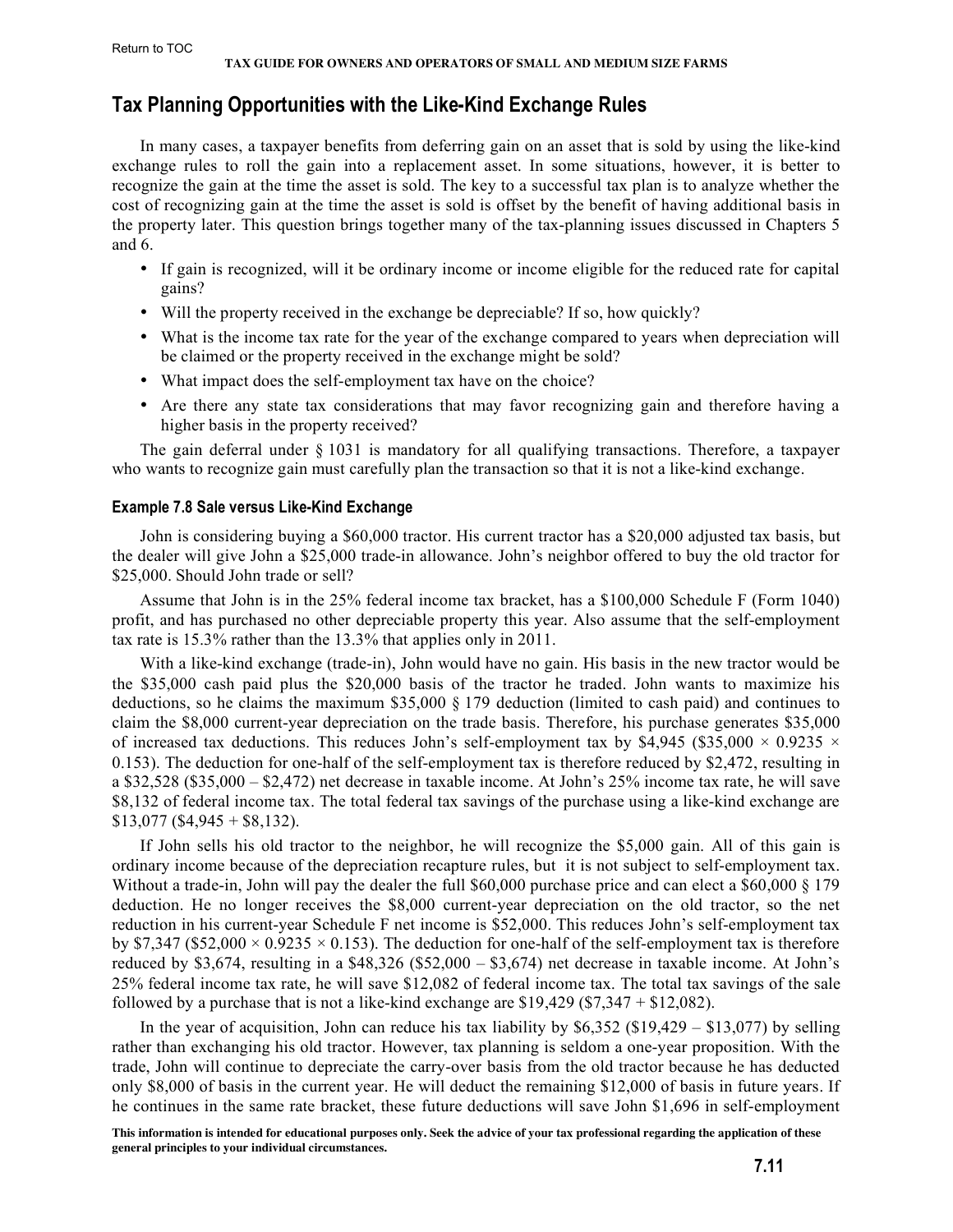<span id="page-11-0"></span>tax and \$2,788 in income tax for a total of \$4,484. In this case, John is still better off structuring the transaction as a sale (\$6,352 savings in the exchange year, reduced by \$4,484 future taxes, for a net saving of \$1,868).

 $\mathcal{L}_\text{max}$  and  $\mathcal{L}_\text{max}$  and  $\mathcal{L}_\text{max}$  and  $\mathcal{L}_\text{max}$ 

## **Shifting Income to Another Taxpayer**

Chapter 5 discussed reducing self-employment tax by paying wages to the taxpayer's children under the age of 18. There are additional tax benefits to having other family members as bona fide employees, paying them for the use of farm assets they may own, or giving assets to them for them to sell.

Each taxpayer is entitled to his or her own standard deduction. In addition, if a taxpayer is not claimed as a dependent of another taxpayer, he or she is eligible for his or her own personal exemption deduction. Each taxpayer also has his or her own tax rate brackets to fill (unless subject to the so-called *kiddie tax*). These provisions of the tax law provide tax-planning possibilities for the farm family.

#### **Example 7.9 Employing Family Members**

Sven is in the 25% tax bracket and on average has a \$100,000 Schedule F (Form 1040) profit. His 20 year-old daughter, Mary, is in college but spends many weekends, most school breaks, and summers working on the farm. She and Sven determine that \$7,000 is reasonable compensation for the work she does on the farm. Mary still qualifies as Sven's dependent.

Because Mary is not under age 18, she and Sven must pay FICA tax on her \$7,000 wage. Therefore, there will be no significant net savings from the reduction in Sven's self-employment tax. Because Mary is a dependent, she is ineligible for any deduction for a personal exemption. However, she is eligible for a standard deduction (\$5,800 in 2011). Mary has no other income, so her taxable income is \$1,200 (\$7,000 wages minus \$5,800 standard deduction). This leaves Mary in the 10% tax bracket, so she pays \$180 of income tax.

Sven reduces his taxable income by \$7,000 which saves \$1,750 of income taxes. The net federal income tax savings to the family is  $$1,570 ($1,750 - $180)$  and the cash stays in the family.

 $\mathcal{L}_\text{max}$  and  $\mathcal{L}_\text{max}$  and  $\mathcal{L}_\text{max}$  and  $\mathcal{L}_\text{max}$ 

This approach could also be considered in paying wages to parents who have retired from the farm and find themselves in a lower tax bracket than the family members currently operating the farm.

## **Observation**

There may be non-tax considerations that enter into payments to others. College financial aid may be impacted by the student having increased earnings. Social security benefits may be reduced for a retired parent who has not yet reached full retirement age. In addition, increased earnings for those collecting social security benefits could result in more of those benefits being subject to income tax.

#### **Example 7.10 Gift of Farm Asset**

Gail, a dairy farmer, would like to give her daughter Beth \$10,000 in 2011. Because this is Gail's only gift to Beth this year and it is under the \$13,000 annual gift tax exclusion for 2011, she can make the gift without any gift tax consequences. However, Gail is in the 25% income tax bracket and Beth is in the 15% bracket. Gail normally sells \$10,000 of raised cows each year that qualify for capital gain treatment. Instead of gifting cash to Beth, she could gift \$10,000 of cows that Beth could then sell. If Gail sells the cows, the gain will be taxed at a 15% tax rate on capital gains. Beth is in the 0% tax bracket for capital gains, so the family can save \$1,500 in income tax.

 $\overline{\phantom{a}}$  , where  $\overline{\phantom{a}}$  , where  $\overline{\phantom{a}}$  , where  $\overline{\phantom{a}}$ 

**This information is intended for educational purposes only. Seek the advice of your tax professional regarding the application of these general principles to your individual circumstances.**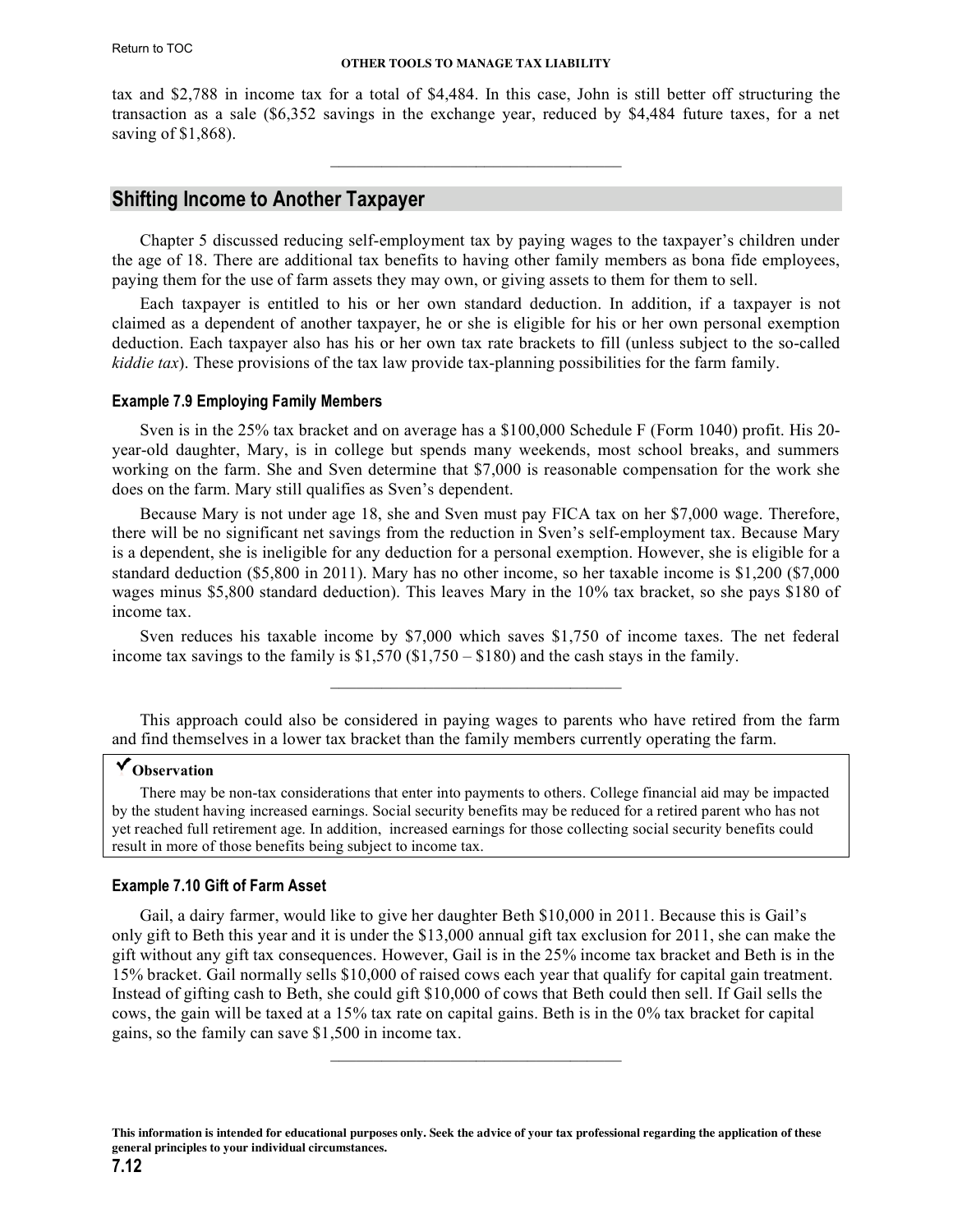## <span id="page-12-0"></span>**Non-farm Tax Planning**

The majority of annual tax planning is likely to be driven by the income and expenses of the farm operation and how these items are managed using the techniques presented in this chapter as well as in Chapters 5 and 6. However, farmers and non-farmers alike may benefit from the following tax-planning considerations.

## **"Bunching" Itemized Deductions**

Taxpayers often find that their itemized deductions fall just short of the amount of their standard deduction, and therefore they claim the standard deduction each year. The "bunching" strategy involves shifting itemized deductions into alternate years, so that the taxpayer is eligible for itemizing in those years. In the intervening years, the taxpayer claims the standard deduction.

#### **Example 7.11 Managing Itemized Deductions**

Barney and Betty normally have about \$9,000 of itemized deductions. Therefore, they plan to claim the \$11,600 standard deduction for 2011 instead of itemizing deductions. Assuming the standard deduction is also \$11,600 for 2012, they will deduct \$23,200 over the 2-year period.

If Barney and Betty accelerate \$5,000 of itemized deductions from 2012 to 2011, they can deduct \$14,000 in itemized deductions in 2011. In 2012, they will have only \$4,000 of itemized deductions, so they will use the \$11,600 standard deduction. They now claim \$25,600 (\$14,000 + \$11,600) of tax deductions over the 2-year period and gain \$2,400 (\$25,600 – \$23,200) in deductions.

 $\mathcal{L}_\text{max} = \mathcal{L}_\text{max} = \mathcal{L}_\text{max} = \mathcal{L}_\text{max} = \mathcal{L}_\text{max}$ 

Itemized deductions can be bunched by techniques such as

- 1. Making all planned charitable contributions in one year;
- 2. Grouping planned medical expenses (Junior's braces, wisdom teeth, etc.);
- 3. Making an estimated state income tax payment by December 31 to cover the full amount of state tax that will be due at the time of filing. [This will not benefit the taxpayer who is subject to the alternative minimum tax (AMT), because taxes are not a deduction for the AMT.]

## **Retirement Accounts**

Contributions to retirement accounts also provide a tax-deferral opportunity. Such contributions can reduce the taxpayer's overall tax if the taxpayers are in a lower tax bracket in the years when they withdraw funds than in the years when they contribute the funds. Traditional Individual Retirement Accounts (IRAs) are a common vehicle for both farm and non-farm taxpayers. Not only are the contributions tax deductible, but the earnings are also tax deferred.

## **Example 7.12 Traditional Individual Retirement Account**

Hose is in the 25% tax bracket and has a \$75,000 farm profit. He expects to be in the 15% tax bracket when he withdraws the funds in retirement 10 years from now. He contributes and deducts \$5,000 this year, which saves him \$1,250 (\$5,000  $\times$  25%) of taxes. When he withdraws this \$5,000 in retirement, his tax will be only \$750 (\$5,000  $\times$  15%). Hose not only reduced his total tax by \$500 but also delayed the tax by 10 years. In addition, the account generates earnings that are not taxed until Hose withdraws them.

 $\mathcal{L}_\text{max}$  and  $\mathcal{L}_\text{max}$  and  $\mathcal{L}_\text{max}$  and  $\mathcal{L}_\text{max}$ 

Retirement accounts should be considered when taxpayers encounter a low-income year. Contributions to Roth IRAs may be a good option for those years. The disadvantage of Roth contributions compared to a traditional IRA is that the Roth contributions are not deductible, but that disadvantage is

**This information is intended for educational purposes only. Seek the advice of your tax professional regarding the application of these general principles to your individual circumstances.**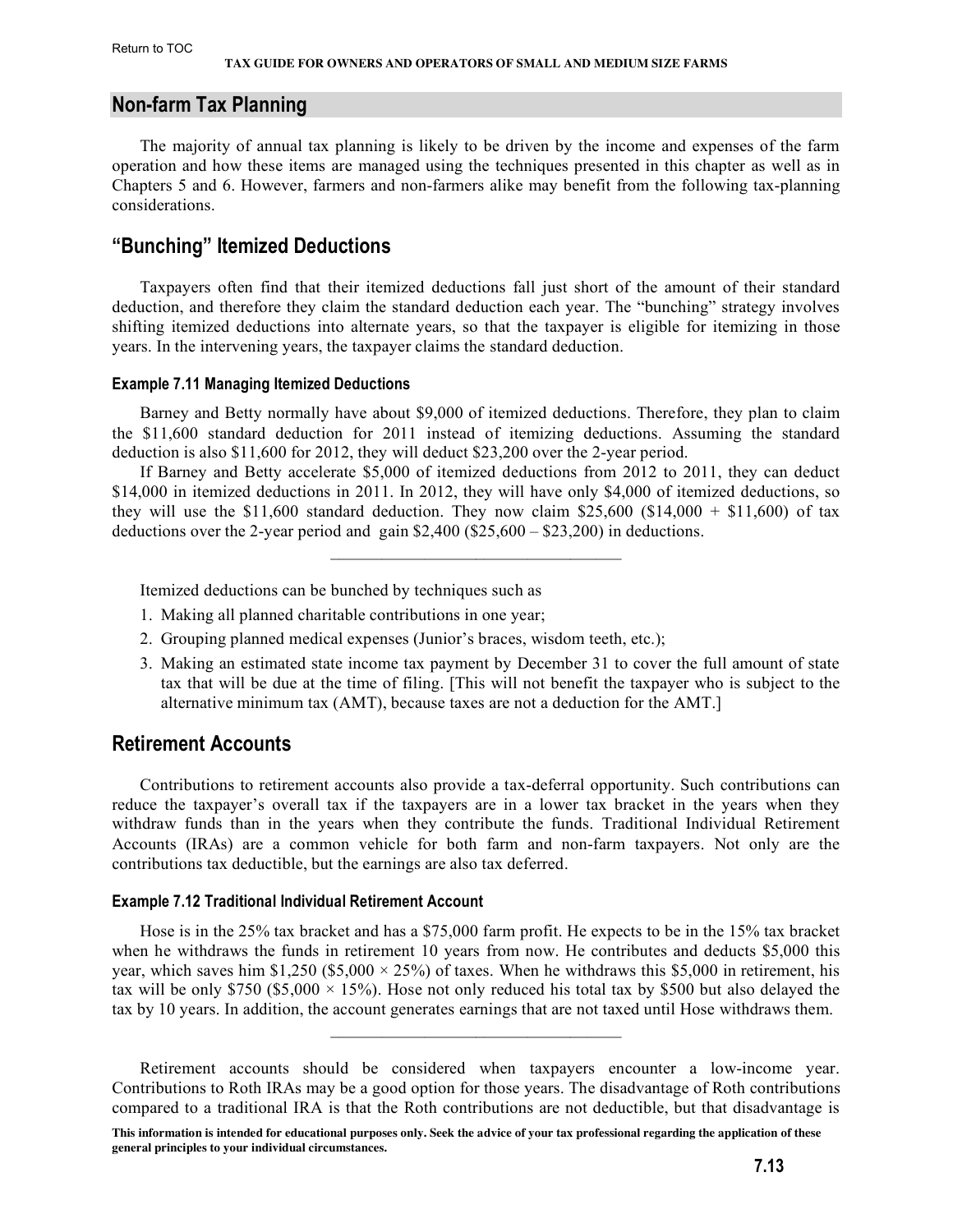<span id="page-13-0"></span>relatively small for a year in which the taxpayer is in a low tax bracket. The advantage of Roth IRAs is that the earnings are not simply tax deferred, as with traditional IRAs; qualified withdrawals from Roth IRAs are not subject to tax. This means that the earnings are **not taxed at all**. Taxpayers who are currently in a lower tax bracket than they expect to be when they retire should consider a Roth IRA. For some A taxpayers with a balance in a traditional IRA, it may be appropriate to convert the account to a Roth IRA. A conversion triggers taxable income currently but the taxpayer may take advantage of operating losses (see Chapter 10) or simply a lower than usual tax bracket.

Retirement accounts may also be used to maximize the benefits of having the taxpayer's children on the farm payroll, as discussed earlier in this chapter. Because IRA contributions are limited in amount (generally \$5,000 in 2011) and are limited to earned income (wages and net earnings from selfemployment), the family can increase tax-deductible and tax-deferred contributions by paying wages to children.

## **Example 7.13 IRAs for Taxpayer's Children Working on the Farm**

Fred and Wilma file a tax return showing a \$30,000 farm profit. They each contribute \$5,000 to their IRAs. They could hire their son Dale for \$5,000. Dale would then also be able to make a \$5,000 contribution to his IRA. In addition, Fred and Wilma will receive the tax benefits discussed previously from hiring their son.

 $\mathcal{L}_\text{max}$  and  $\mathcal{L}_\text{max}$  and  $\mathcal{L}_\text{max}$  and  $\mathcal{L}_\text{max}$ 

## **Health Plans**

Health and accident insurance provided to employees can be claimed as a deduction by the employer on Schedule F (Form 1040) and does not have to be included in the employee's income.

### **Example 7.14 Health Insurance**

Ariana Land owns and operates a farm. Ariana has a health plan that provides health insurance for employees. In 2011, Ariana paid \$15,000 for health insurance premiums under the plan. Ariana can deduct \$15,000 on her Schedule F (Form 1040), and her employees do not have to include that \$15,000 in their income. If the employees' marginal tax rate (including income and employment taxes) is 35%, providing health insurance rather than paying \$15,000 more in wages reduces the employees' taxes by  $$5,250$  (35%  $\times$  \$15,000).

A health plan can also reimburse employees for the cost of health insurance and for health care costs that are not covered by health insurance.

 $\mathcal{L}_\text{max}$  and  $\mathcal{L}_\text{max}$  and  $\mathcal{L}_\text{max}$  and  $\mathcal{L}_\text{max}$ 

## **Example 7.15 Reimbursement of Health Care Costs**

The insurance that Ariana (from Example 7.14) provides for her employees requires the employees to pay 100% of the first \$1,000 of health care costs and 20% of the next \$5,000 of health care costs. In 2011, Ariana's employee John Tiller paid \$1,200 for health care that was not covered by the health insurance.

If Ariana's health plan also provides for reimbursing employees for their out-of-pocket costs, Ariana can deduct her reimbursement of John's \$1,200 expense. John does not have to include the \$1,200 in income. If John's marginal tax rate is 35%, reimbursing his health care costs instead of paying him another \$1,200 in wages reduces his taxes by \$420 (35% of \$1,200).

Similarly, if Ariana's health plan provided reimbursements for the cost of health insurance rather than providing health insurance, Ariana could deduct those reimbursements and her employees would not have to include them in income.

 $\mathcal{L}_\text{max}$  and  $\mathcal{L}_\text{max}$  and  $\mathcal{L}_\text{max}$  and  $\mathcal{L}_\text{max}$ 

**This information is intended for educational purposes only. Seek the advice of your tax professional regarding the application of these general principles to your individual circumstances.**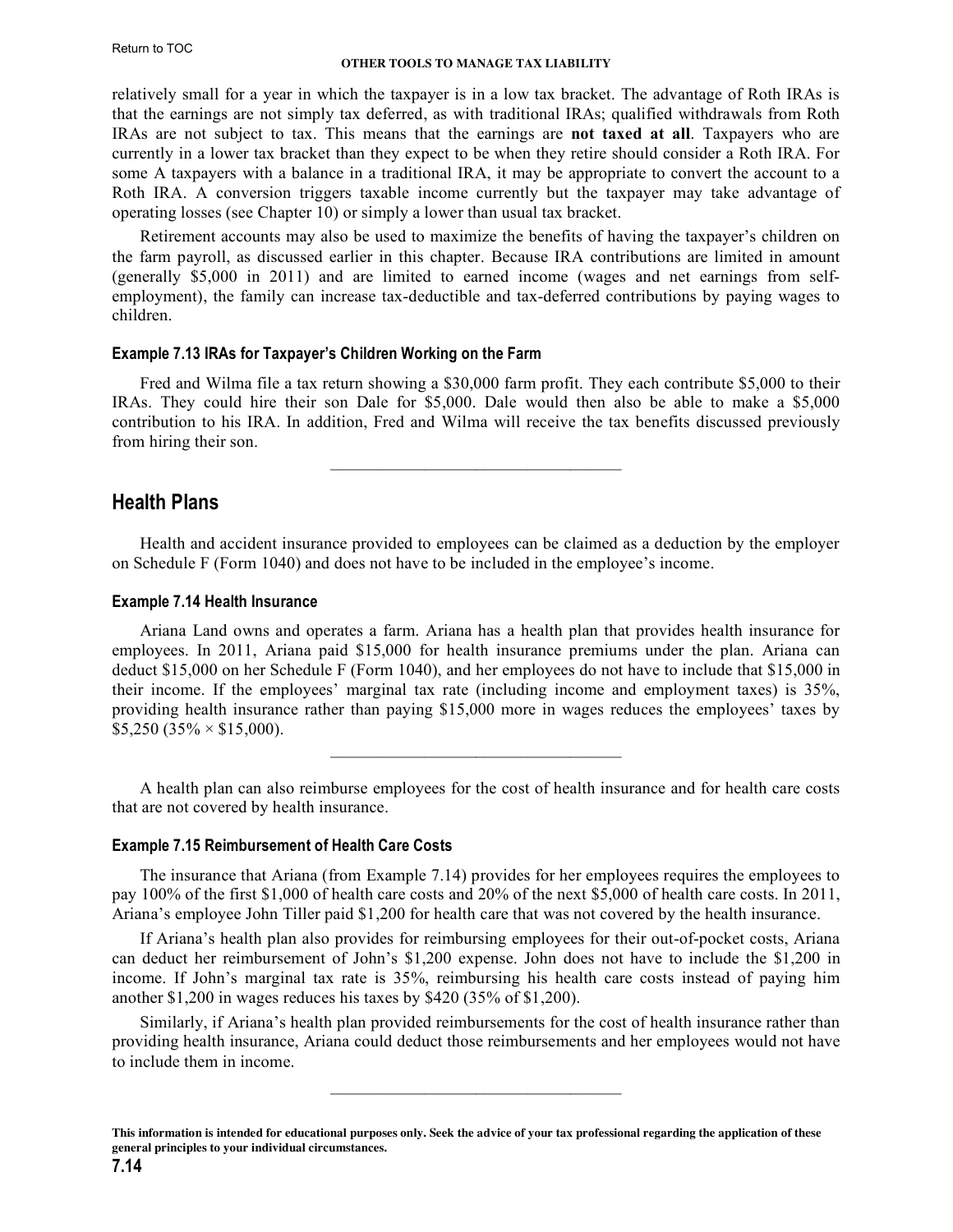#### <span id="page-14-0"></span>*Family Members*

A health plan can include health insurance for family members of employees and reimbursement of health care costs for family members of employees. If the business owner employs his or her spouse, the business owner can be included in the health plan as a member of the employee's family.

#### **Example 7.16 Husband is an Employee**

If Ariana's health plan (from Examples 7.14 and 7.15) includes members of employee's families, and her husband, Levi, is an employee of her business, then Ariana's business can pay for health insurance that includes coverage for both Levi and Ariana and her business can reimburse Levi for out-of-pocket health care costs for bothhimself and Ariana.

 $\mathcal{L}_\text{max} = \mathcal{L}_\text{max}$  , where  $\mathcal{L}_\text{max} = \mathcal{L}_\text{max}$ 

Self-employed individuals who are not eligible to participate in an employer-subsidized health plan can deduct the cost of health insurance for themselves and members of their family from income subject to federal income tax, but that deduction does not provide the same tax benefit as a health plan that includes the self-employed individual's spouse as an employee. Partners in a partnership, members of an LLC that is taxed as a partnership, and shareholders of S corporations can also claim the self-employed health insurance deduction. The advantages of an employee health plan, as compared to the self-employed health insurance deduction, are:

- 1. It allows the cost of health insurance to be deducted from income subject to the self-employment tax, as well as from income subject to federal income tax.
- 2. It allows reimbursements for out-of-pocket health care costs to be deducted, as well as the cost of health insurance.

#### **Example 7.17 Husband is not an Employee**

If Levi (from Example 7.16) is not an employee of Ariana's business, Ariana's cost of health insurance for her family can be deducted from income subject to federal income tax, but the out-of-pocket health care costs can be deducted only as itemized deductions, and none of the costs can be deducted from Ariana's self-employment income.

To illustrate, assume that the cost of health insurance for Levi and Ariana is \$8,000 per year and their out-of pocket expenses for health care are \$3,000. Also assume that Levi and Ariana's taxable income is in the 15% federal income tax bracket.

If Levi is not Ariana's employee, Ariana can deduct the \$8,000 cost of their health insurance from their joint income subject to income tax, which reduces their federal income tax by \$1,200 (15%  $\times$ \$8,000).

If Levi is Ariana's employee and is included in her health plan for employees, Ariana can deduct both the \$8,000 cost of the health insurance and the \$3,000 reimbursement from her business income. That reduces her self-employment tax by \$1,554 (\$11,000  $\times$  0.9235  $\times$ 15.3%) (for years other than 2011) and their joint income tax by \$1,533 [\$11,000 – (50%  $\times$  \$1,554)  $\times$  15%]. The \$3,087 (\$1,554 + \$1,533) total savings from the health plan is  $$1,887$  ( $$3,087 - $1,200$ ) greater than the tax savings without the health plan.

Ariana must file all tax forms applicable to her employment of Levi. Therefore, she must file Forms W–2, W–3, and 943, but she should not include the cost of Levi's health insurance as taxable compensation because it is not subject to income tax or FICA tax.

 $\mathcal{L}_\text{max}$  and  $\mathcal{L}_\text{max}$  and  $\mathcal{L}_\text{max}$  and  $\mathcal{L}_\text{max}$ 

#### *Nondiscrimination*

For 2011 and later years, most employers who provide either group health or accident insurance or a medical reimbursement plan are subject to certain nondiscrimination rules. A plan generally may not

**This information is intended for educational purposes only. Seek the advice of your tax professional regarding the application of these general principles to your individual circumstances.**